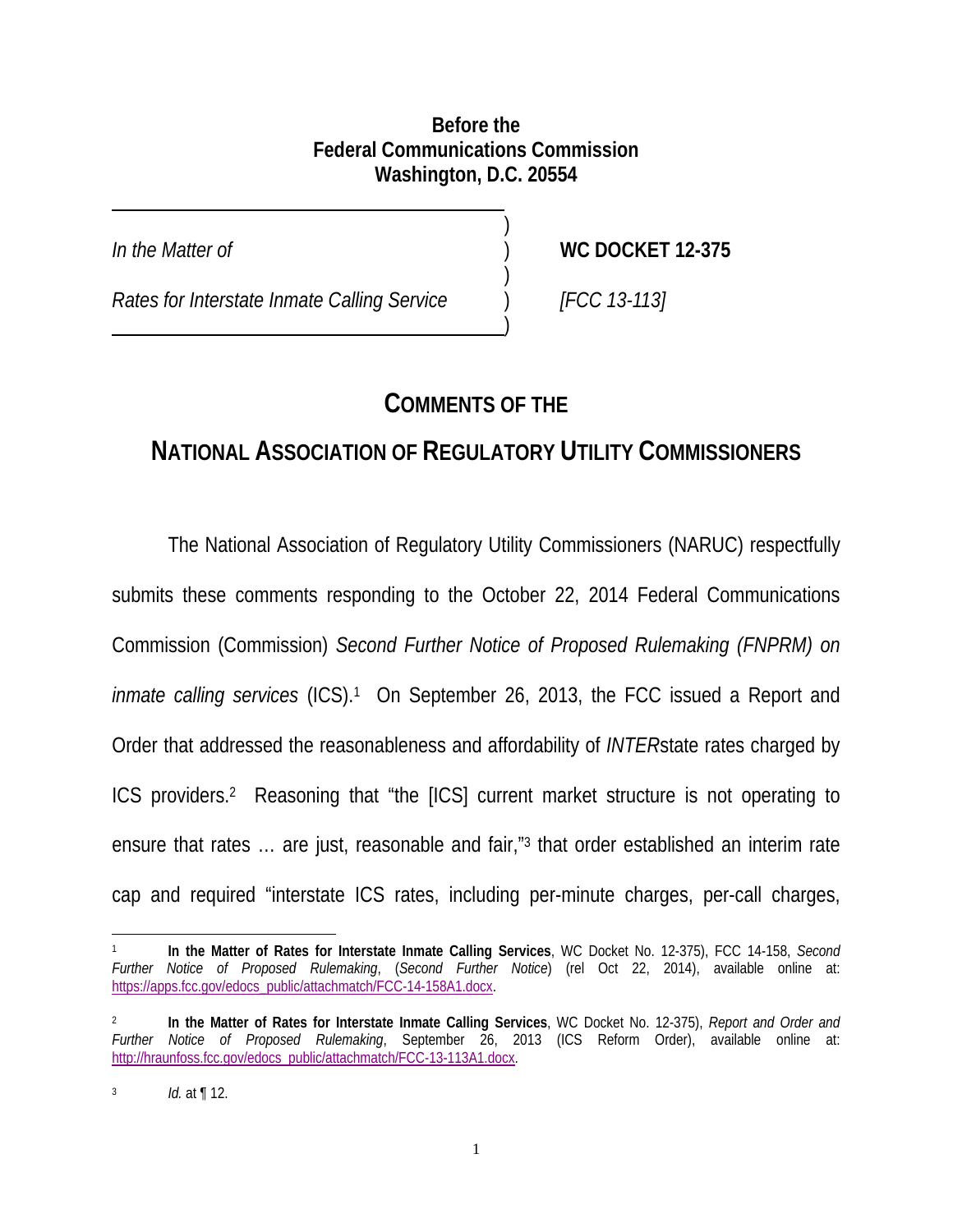ancillary charges and other fees charged in connection with [inmate calling] service [to] be cost-based."4 NARUC filed comments5 in the lead-up to the September 26 decision, that:

- [1] Commended the FCC for acting expeditiously to issue the rulemaking,
- [2] Continued to urge the FCC to act expeditiously "to prohibit unreasonable *interstate* rates and charges for inmate telephone services,"
- [3] Expressed appreciation for [a] the NPRM's acknowledgement that intrastate ISC rates are "set by the States," [b] the NRPM's focus on the establishment of a benchmark rate for domestic *interstate* interexchange inmate collect calling services," and
- [4] Generally opposed arguments that would expand the FCC's jurisdiction to intrastate toll rates or unnecessarily supplant existing State Public Service Commission decisions over this service.

Those comments agreed with the National Association of Utility Consumer Advocates (NASUCA) and others that the FCC's authority with respect to INTRAstate, longdistance calls and/or operator services is not clear. NARUC requested that "if the FCC considers any significant expansion of existing authority, NARUC respectfully requests it issue a further notice of proposed rulemaking outlining the FCC's proffered legal rationale to give the association and other interested stakeholders a fair opportunity to respond." The September 2013 *FNPRM* raised just such issues, seeking comment on the need for

*Id.* at **¶** 50.

<sup>5</sup> See, *Reply Comments of the National Association of Regulatory Utility Commissioners,* filed in CC Docket 12-375, at 4 (April 22, 2013), available online at: http://apps.fcc.gov/ecfs/document/view?id=7022289729.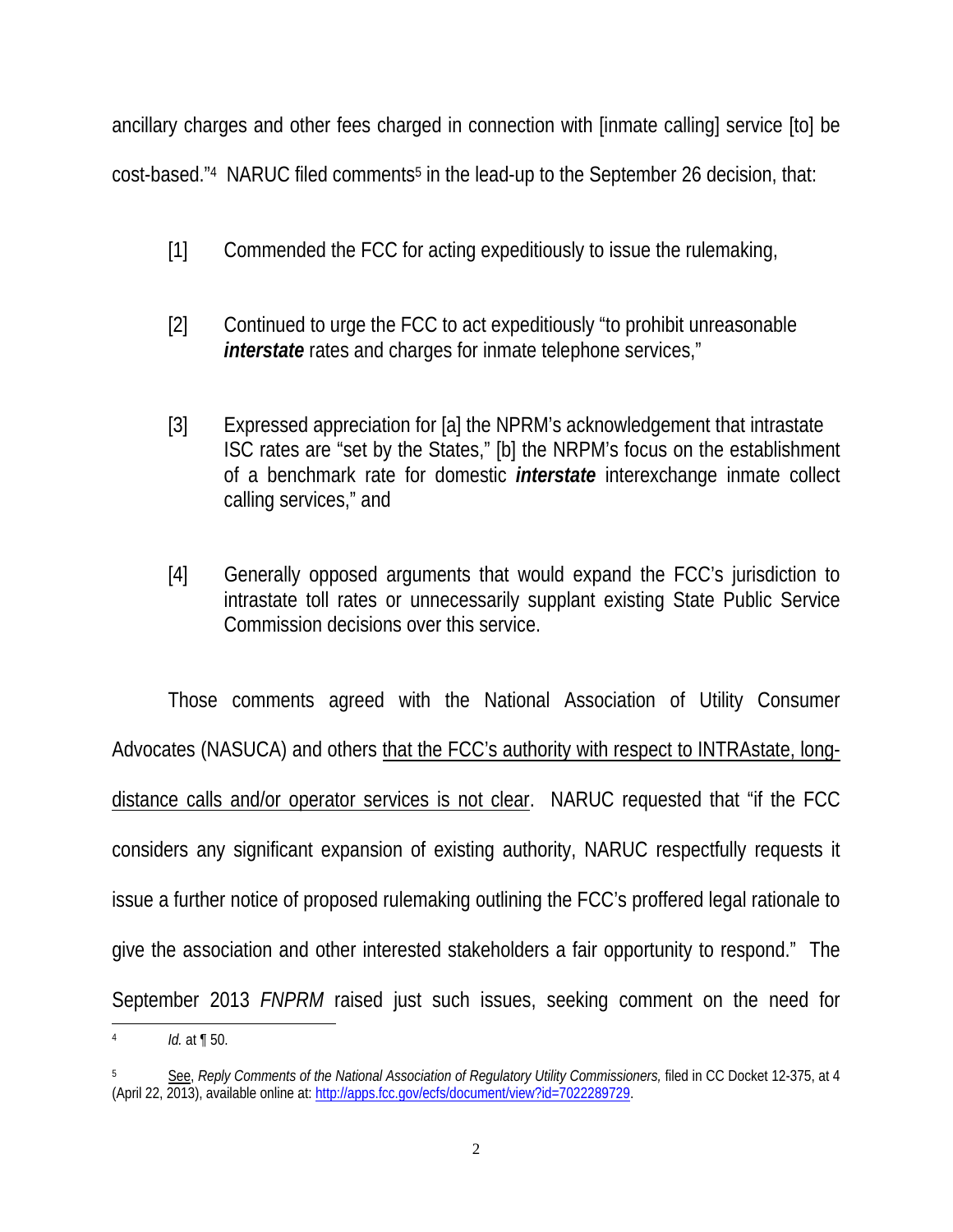"INTRAstate" reform and possible legal theories to expand FCC authority to regulate intrastate ICS rates.<sup>6</sup> NARUC filed comments responding to that September proposal.<sup>7</sup> The 2014 *Second Further Notice* also focuses, in part, on legal theories to preempt INTRAstate rate options, in ways, the record suggests might cause undesirable outcomes.8 NARUC appreciates the additional opportunity to comment.

 $\overline{\phantom{a}}$ Specifically, the FCC sought comment on whether it should adopt a rate regime for intrastate rates including safe harbors, rate caps, or all distance rates. *FNPRM* at ¶¶ 154-56.

See December 20, 2013 *Comments of the National Association of Regulatory Utility Commissioners*, available online at: http://apps.fcc.gov/ecfs/comment/view?id=6017482122.

<sup>8</sup> See, e.g., September 30, 2014 *Alabama Public Service Commission Reply to Comments*, at pages 3 -5, available online at, http://apps.fcc.gov/ecfs/comment/view?id=60000869674 ("Following implementation of the Commission's rate caps, any subsequent sharing of net profit by a provider with their investors or with confinement facilities has no direct or indirect bearing on the prices paid by inmates and inmate families. Consequently, any claim that site commissions paid after implementation of the rate caps somehow "drives up the prices paid by inmates and their families" is completely fallacious and any assertion that precluding site commissions somehow benefits inmates and inmate families is likewise flawed. In fact, the opposite is true. Since the Commission excluded site commission profits when it set the rate caps, the preclusion of such payments now serves no justifiable purpose. Such action needlessly penalizes confinement facilities and deprives prisons and jails of revenue needed to ensure safety and security of inmates inside the facilities. . . .Parties to the Proposal seek the Commission's cooperation to reduce or eliminate not only their exposure to site commission payments; they demand the Commission hold their competitors to the same standard. At the same time, the Proposal provides for increases in both noncommissionable and commissionable revenue. Therefore, the Proposal offers significant increases in provider profits at the expense of not only state prisons and local jails but the inmates and their families. Essentially, the parties to this Proposal seek to acquire the Hope Diamond from the Commission in exchange for a bag of wooden nickels." ) (emphasis added) December 22, 2014 *Comments of Williamson County Sheriff's Office,* at 2, online at: *http://apps.fcc.gov/ecfs/document/view?id=60001011698 ("The reduction or elimination of commissions solely increases the profit margin of providers while reducing or eliminating funding for inmate welfare programs.");* December 29, 2014 Comments of the Montana Department of Corrections, *at 2, online at:*  http://apps.fcc.gov/ecfs/document/view?id=60001011569 ("The absence of commission payments through ICS leaves MDOC without alternative mechanisms to provide valuable equipment and services to inmates."); December 6, 2014 *Comments of the Kansas Department of Corrections*, at 2, online at: http://apps.fcc.gov/ecfs/document/view?id=60001011536 ("The FCC acknowledges in the Notice that, according to a Department of Justice study, 66% of inmates released are rearrested within three years of release. The FCC further states that "[a]s a nation, we need to take all actions possible to reduce these recidivism rates." The KDOC utilizes site commissions to finance an array of programs ranging from sex offender treatment, QED and vocational education, substance abuse treatment, transitional housing, and cognitive skills development. As a result of these programs, Kansas has achieved a three-year recidivism rate of 34.8 %--nearly half the rate cited by the Department of Justice. Losing programs funded by site commissions would result in 302 more admissions to Kansas prisons per year at a cost of over \$3.2 million annually. For a small state whose prison system is already over capacity, 302 more admissions means over 300 more victims, capacity expansion, and increased cost to taxpayers in the form of increased operational costs. KDOC has taken the lead in balancing the need to make calls more affordable for inmates and their families and providing inmates with the skills and treatment needed for successful reintegration into society. Increased call volume and any corresponding reduction in recidivism that can be attributed to such increases will not offset the increase in recidivism resulting from the lack of effective offender programming.")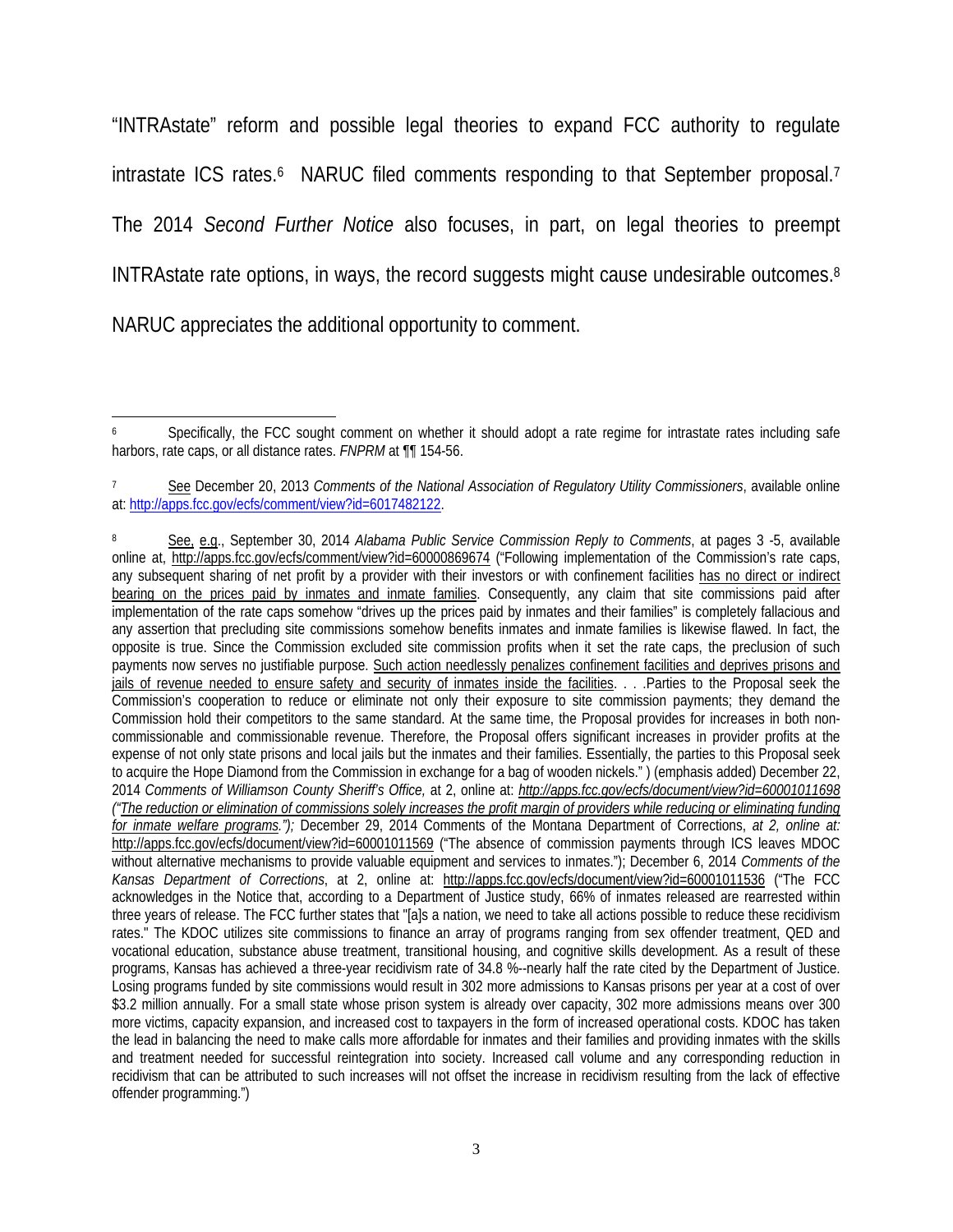While NARUC has specifically endorsed FCC action on INTERstate rates, our resolution and comments have been very clear that individual States remain in the best position to oversee and investigate matters relating to ICS INTRAstate rates and service quality.

NARUC has not taken specific positions on the mechanisms outlined in the *Second Further Notice*, but State authority in this context is clear. Any additional federal orders are unlikely to survive judicial review<sup>9</sup> and are likely to undermine existing State actions to address this issue. Id. In support of these comments, NARUC states as follows:

#### **NARUC'S INTEREST**

NARUC is a nonprofit organization founded in 1889. Its members include the government agencies in the fifty States, the District of Columbia, Puerto Rico, and the Virgin Islands charged with regulating the activities of telecommunications,10 energy, and water utilities.

 $\overline{\phantom{a}}$ Indeed, many of even the INTERstate provisions were stayed by the D.C. Circuit on January 13, 2014, and one of the three judges would have granted a stay of the entire rule. *SecurusTechnologies, Inc. v. FCC, et al,* D.C. Cir., No. 13-1280, *per curiam order filed* 1/13/14). Specifically, the Court stayed the FCC's safe harbor rates of \$0.12 per minute debit calls and \$0.14 per minute collect calls. The court also stayed the FCC's cost basis requirements and reporting requirements which include transaction fees.

<sup>10</sup> NARUC's member commissions have oversight over intrastate telecommunications services and particularly the local service supplied by incumbent and competing local exchange carriers (LECs). These commissions are obligated to ensure that local phone service is provided universally at just and reasonable rates. They have a further interest to encourage LECs to take the steps necessary to allow unfettered competition in the intrastate telecommunications market as part of their responsibilities in implementing: (1) State law and (2) federal statutory provisions specifying LEC obligations to interconnect and provide nondiscriminatory access to competitors. See, e.g., 47 U.S.C. § 252 (1996).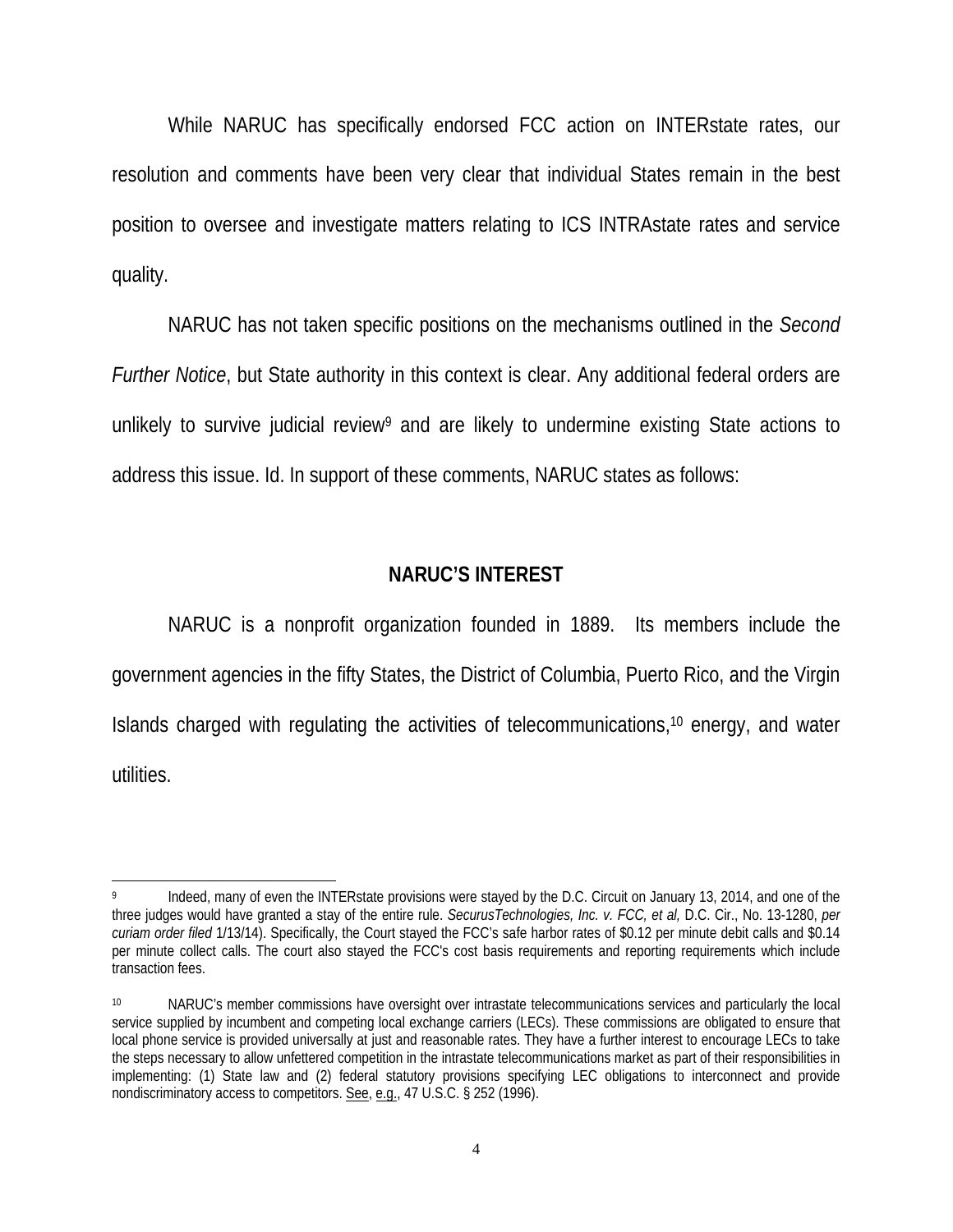NARUC is recognized by Congress in several statutes11 and consistently by the Courts<sup>12</sup> as well as a host of federal agencies,<sup>13</sup> as the proper entity to represent the collective interests of State utility commissions*.* In the Telecommunications Act,14 Congress references NARUC as "the national organization of the State commissions" responsible for economic and safety regulation of the intrastate operation of carriers and utilities.15

The Association's interest in this proceeding is clear. FCC action to expand its authority to affect INTRAstate toll rates can interfere with existing State programs and undermine State jurisdiction to handle related complaints and revise programs.

 $\overline{\phantom{a}}$ See 47 U.S.C. §410(c) (1971) (Congress designated NARUC to nominate members of Federal-State Joint Board to consider issues of common concern); See also 47 U.S.C. §254 (1996); See also *NARUC, et al. v. ICC*, 41 F.3d 721 (D.C. Cir 1994) (where this Court explains "Carriers, to get the cards, applied to…(NARUC), an interstate umbrella organization that, as envisioned by Congress, played a role in drafting the regulations that the ICC issued to create the "bingo card" system).

<sup>12</sup> See, e.g., *U.S. v. Southern Motor Carrier Rate Conference, Inc*., 467 F. Supp. 471 (N.D. Ga. 1979), aff'd 672 F.2d 469 (5th Cir. 1982), afrd en banc on reh'g, 702 F.2d 532 (5th Cir. 1983), rev'd on other grounds, 471 U.S. 48 (1985) (where the Supreme Court notes: "The District Court permitted (NARUC) to intervene as a defendant. Throughout this litigation, the NARUC has represented the interests of the Public Service Commission's of those States in which the defendant rate bureaus operate." 471 U.S. 52, n. 10. See also, *Indianapolis Power and Light Co. v. ICC*, 587 F.2d 1098 (7th Cir. 1982); *Washington Utilities and Transportation Commission v. FCC*, 513 F.2d 1142 (9th Cir. 1976); Compare, *NARUC v. FERC*, 475 F.3d 1277 (D.C. Cir. 2007); *NARUC v. DOE*, 851 F.2d 1424, 1425 (D.C. Cir. 1988); *NARUC v. FCC*, 737 F.2d 1095 (D.C. Cir. 1984), cert. denied, 469 U.S. 1227 (1985).

<sup>13</sup> NRC Atomic Safety and Licensing Board *Memorandum and Order* (Granting Intervention to Petitioners and Denying Withdrawal Motion), LBP-10-11, *In the Matter of U.S. Department of Energy (High Level Waste Repository)* Docket No. 63-001- HLW; ASLBP No. 09-892-HLW-CABO4, mimeo at 31 (June 29, 2010) ("We agree with NARUC that, because state utility commissioners are responsible for protecting ratepayers' interests and overseeing the operations of regulated electric utilities, these economic harms constitute its members' injury-in-fact.")

<sup>14</sup> *Communications Act of 1934*, as amended by the *Telecommunications Act of 1996*, 47 U.S.C. §151 *et seq*., Pub.L.No. 101-104, 110 Stat. 56 (1996) (West Supp. 1998) ("Act" or "1996 Act").

See 47 U.S.C. § 410(c) (1971) (NARUC nominates members to FCC Joint Federal-State Boards which consider universal service, separations, and related concerns and provide formal recommendations that the FCC must act upon; Cf*.* 47 U.S.C. § 254 (1996) (describing functions of the Joint Federal-State Board on Universal Service). Cf. *NARUC, et al. v. ICC,* 41 F.3d 721 (D.C. Cir 1994) (where the Court explains "…Carriers, to get the cards, applied to…(NARUC), an interstate umbrella organization that, as envisioned by Congress, played a role in drafting the regulations that the ICC issued to create the "bingo card" system.)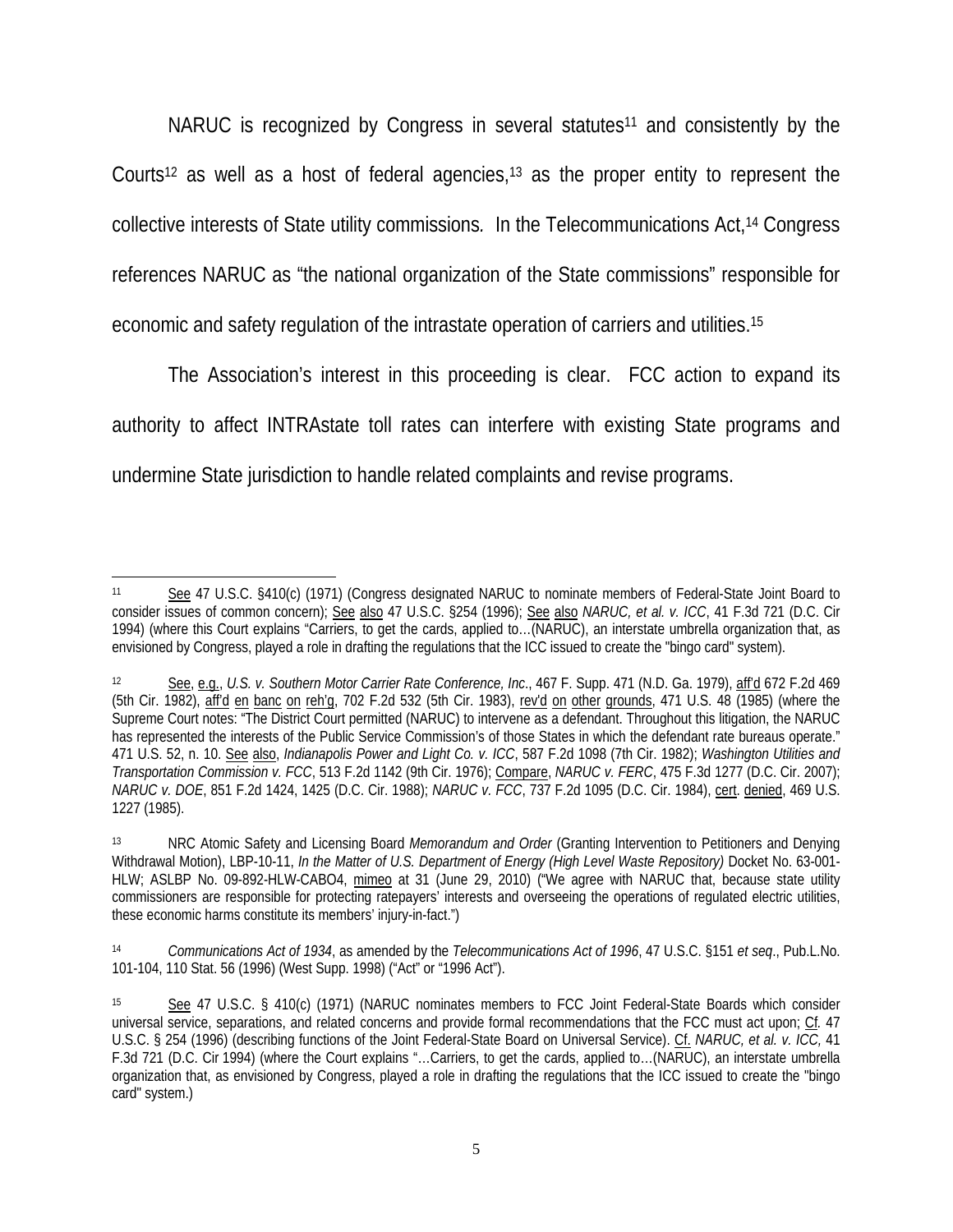Whatever the merits of any proposed FCC policy, the *Second Further Notice* proposes actions that should be rejected as outside the FCC's authority.

The *Second Further Notice* discusses the FCC's legal authority in two places – ¶ 29 and ¶ 85.16 But both have the same basic flaws.

At the heart of this, as with every statute, is the question of Congressional intent.

Congress, in 47 U.S.C. § 276, provided the FCC with authority to protect independent payphone providers - nothing more.17

 $\overline{\phantom{a}}$ 16 In ¶ 85-6, the states: "[I]n the *Order* the Commission asserted in regard to ICS generally that "[o]ur exercise of authority under sections 201 and 276 is further informed by the principles of Title I of the Act. We seek comment on whether this assertion also encompasses the Commission's regulation of services ancillary to the provision of ICS to the extent that ICS may be considered an IP-enabled service. We seek comment on whether this assertion also encompasses the Commission's regulation of services ancillary to the provision of ICS to the extent that ICS may be considered an IP-enabled service." The short answer is – no. Unfortunately for the FCC, "payphone service" and "payphone service providers" are both specified in the statute. Moreover, the FCC's authority with respect to "payphone service" and "payphone service providers" is also specified. The concept of ancillary jurisdiction simply does not apply. Moreover, the technology used to provide the voice service is irrelevant. The statute is, on its face, technology neutral in its terms. There is no question but that the voice component of "Inmate telephone service" are "telecommunication services." The FCC has yet to specifically classify Internet Protocol or IP-based voice communications – though in the  $10<sup>th</sup>$  Circuit litigation, the agency effectively conceded their status as "telecommunication services." See the detailed arguments in NARUC's November 25, 2014 ex parte filing and, in particular, the attachment, at: http://apps.fcc.gov/ecfs/document/view?id=60000988515 and http://apps.fcc.gov/ecfs/document/view?id=60000988516. To the extent the FCC chooses to base any authority on the technology used to provide "Inmate Telephone Service" – then NARUC respectfully requests that the arguments outlined in that ex parte concerning the classification of IP services be incorporated by reference in the record of this proceeding.

<sup>17</sup> See, e.g., *Rates for Interstate Inmate Calling Services,* WC Docket No. 12-375, *Second Further Notice of Proposed Rulemaking*, FCC 14-158 (October 22, 2014) (Statement of Commissioner Michael O'Reilly, Concurring in Part and Dissenting in Part,) ("Section 276 was intended to protect payphone providers that had been unable to receive fair compensation for their service, not to dictate, for example, whether they charge per minute or per call, or how they recover legitimate fees.")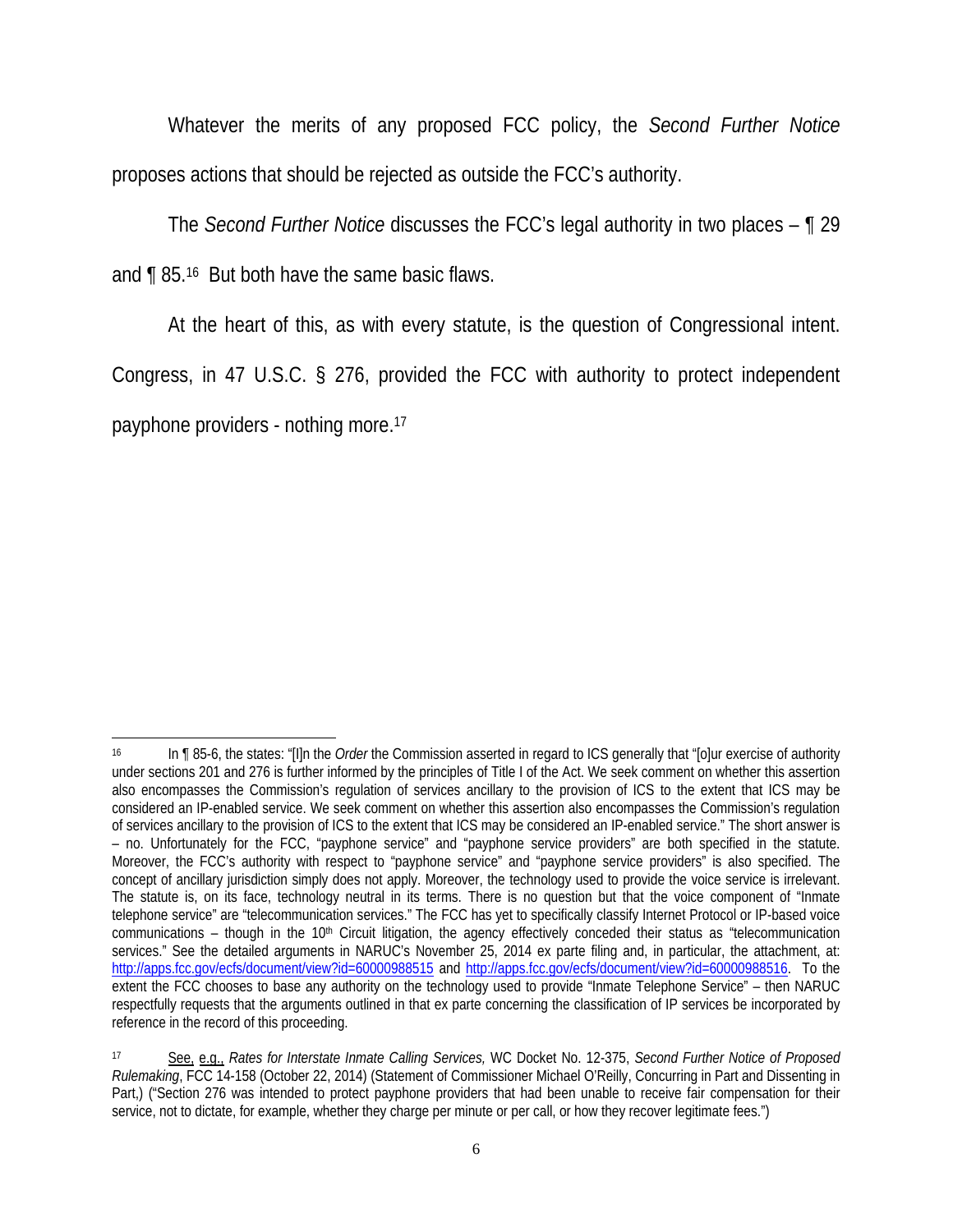#### *Individual States remain in the best position to oversee and investigate matters relating to ICS INTRAstate rates and service quality.*

States that filed in this docket have taken a consistent view on this issue and NARUC generally endorses those comments. For example, the Massachusetts Department of Telecommunications and Cable specifies that "individual States are in the best position to oversee and investigate matters relating to ICS intrastate rates and service quality."18 Similarly, the Public Service Commission of the District of Columbia19 urges the FCC "to encourage states to reform intrastate inmate calling rates without preempting [S]tate authority to do so since preemption would discourage [S]tates from devising innovative solutions to ensure that intrastate inmate calling rates are just, reasonable and fair." And the Alabama commission also pointed out that "[g]iven the differences in confinement facilities…States are in the best position to regulate intrastate ICS."20

## *The FCC lacks authority to address intrastate ICS rates.*

The *Second Further Notice*, like the 2013 *FNPRM,* invites comment on a new interpretation of § 276 – one that is both inconsistent with the text of the statute and also the Commission and Court precedent. As a preliminary matter, there is at least one rule of statutory construction Congress specified that both the FCC and any reviewing Court must

 $\overline{a}$ 

<sup>18</sup> *Id*. at 5

<sup>19</sup> *Comments of the Public Service Commission of the District of Columbia*, filed in CC Docket 12-375, at 1, (December 11, 2013), available online at: http://apps.fcc.gov/ecfs/document/view?id=7520961515.

<sup>20</sup> *Comments of the Alabama Public Service Commission,* filed in CC Docket 12-375, at 1, (December 11, 2013), available online at. http://apps.fcc.gov/ecfs/document/view?id=7520962279.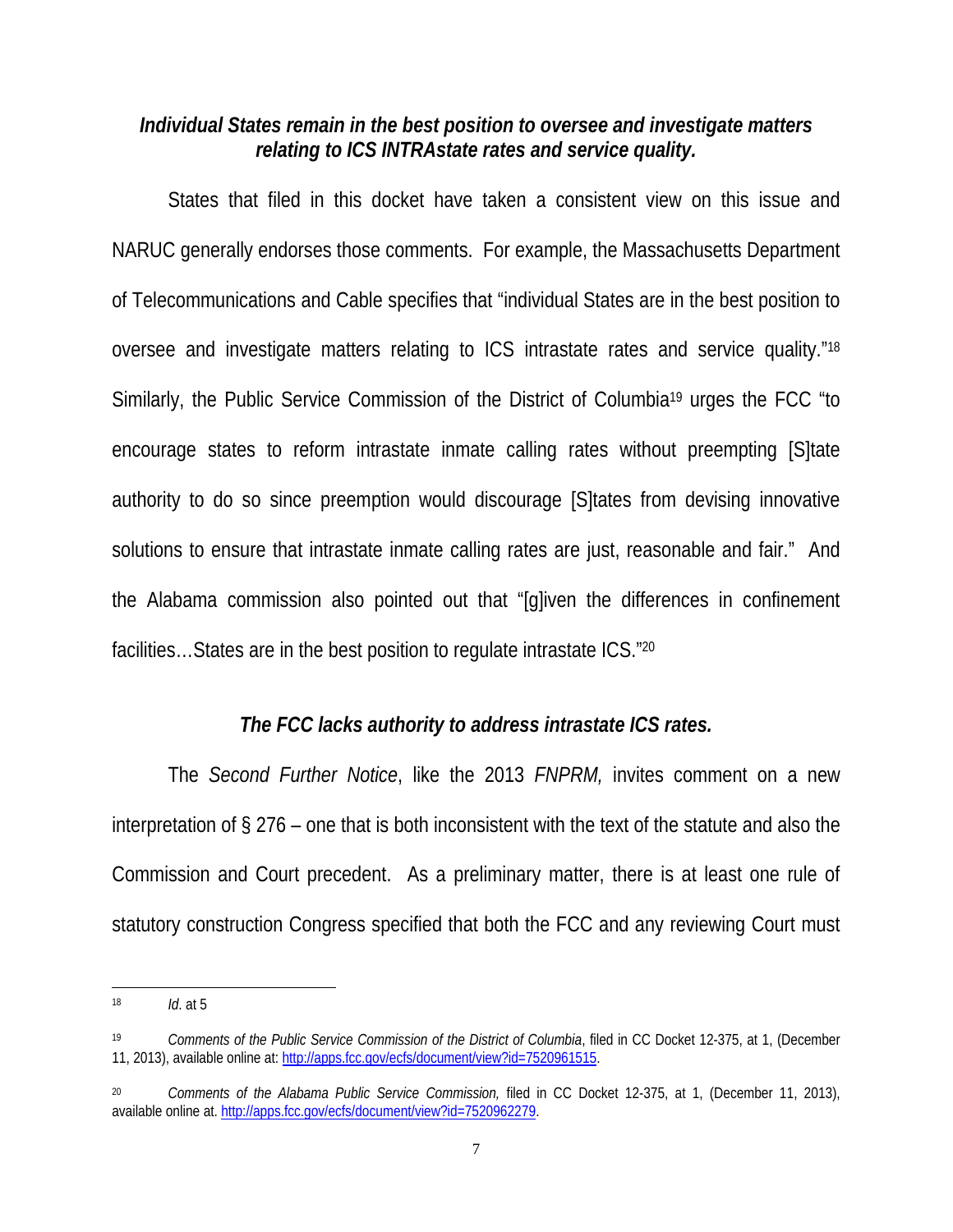consider. On top of the general jurisprudential rule establishing a heavy presumption against a finding that a federal statute preempts State authority, <sup>21</sup> Congress imposes an explicit rule of statutory construction in § 601(c)(1): where a provision can be read in several ways, it must be construed to avoid preemption.<sup>22</sup> Until this proceeding, the FCC has consistently interpreted this section in a much less preemptive fashion. It has never been expanded to give the FCC authority to establish intrastate toll rates – which are not always provided by the payphone equipment owner at specific locations.

Moreover, the plain text of § 276 specifies a purpose that is inconsistent with the *FNPRM's* proposed new interpretation of that provision. The rules under § 276 are to assure that Bell Operating Companies do not "discriminate in favor of its payphone services" or "subsidize its payphone services directly or indirectly."

Section 276 has to be read in *pari materia* with 47 U.S.C. § 152's23 express reservation of State authority over the toll service rates of calls that originate and terminate within the boundaries of that State. The Supreme Court applied Section 152 strictly, refusing even to permit federal prescription of limits on the cost inputs that factor into

 $\overline{\phantom{a}}$ 

23 Section 152(b) states, in pertinent part: [N]othing in this chapter shall be construed to apply or to give the Commission jurisdiction with respect to (1) charges, classifications, practices, services, facilities, or regulations for or in connection with intrastate communication service by wire or radio of any carrier … .

<sup>&</sup>lt;sup>21</sup> When addressing questions of express or implied federal preemption, Courts begin their analyses "with the assumption that the historic police powers of the States [are] not to be superseded by the Federal Act unless that was the clear and manifest purpose of Congress." *Rice v. Santa Fe Elevator Corp.,* 331 U.S. 218, 230 (1947). That assumption applies with particular force when Congress has legislated in a field traditionally occupied by the States. *Metronic v. Lohr,* 518 U.S. 470 at 485 (1996). *Altria Grp. Inc. v. Good,* 555 U.S. 70 at 77 (2008).

<sup>22</sup> Section 601(c)(1) provides that "[t]his Act and the amendments by this Act *shall not be construed to modify, impair, or supersede* Federal, *State*, or local *law unless expressly so provided in such Act or amendments*." (emphasis added). Cf. 47 U.S.C. § 261(b)&(c) (1996).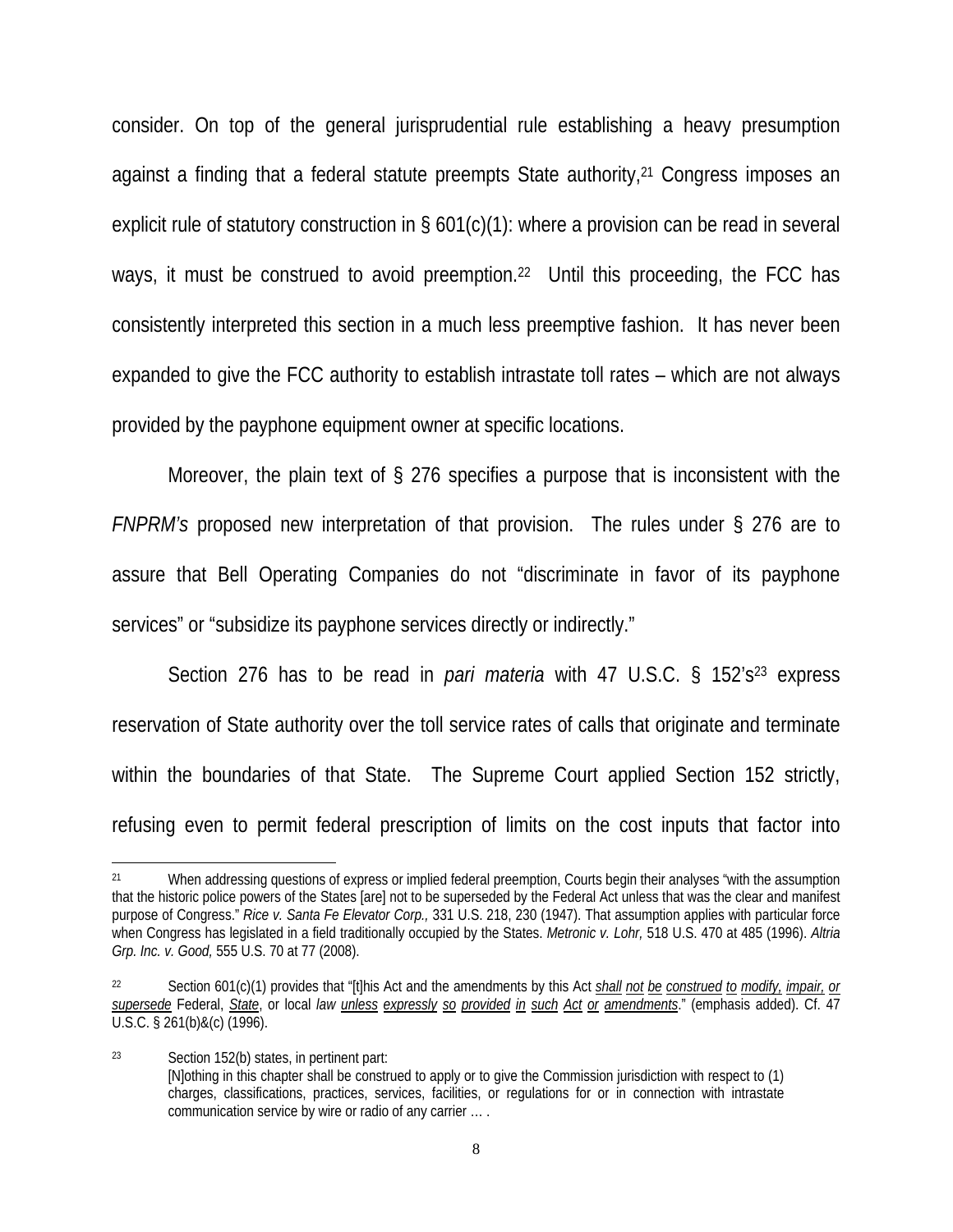intrastate rate setting. "Section 152(b) constitutes, as we have explained above, a congressional *denial* **of power** to the FCC to require state commissions to follow FCC depreciation practices for **intrastate** ratemaking purposes."24 Even after the 1996 amendments, where Congress expanded the FCC's authority into intrastate telecommunications matters*, the FCC itself never construed its authority under Section 276* 

*to extend to intrastate toll services*. In the *Second Further Notice*, the FCC again relies on

Section 276 which states:

[T]he Commission shall take all actions necessary (including any reconsideration) to prescribe regulations that (A) establish a per call compensation plan **to ensure that all payphone service providers are fairly compensated for each and every completed intrastate and interstate call using their payphone**, except that emergency calls and telecommunications relay service calls for hearing disabled individuals shall not be subject to such compensation.25

On its face, this provision focuses on owners of payphone equipment. It entitles

these "Payphone Service Providers" (PSPs) to compensation for use of that equipment.

Section 276 creates a federal regime specific to the payphone, where previously "[S]tates

…regulated payphones as part of the LEC's network-based service."26 The section

permitted the FCC to preempt State regulations that "prohibit the provision of payphone

 $\overline{\phantom{a}}$ 24 *Louisiana Pub. Serv. Commission v. FCC*, 476 U.S. 355, 374 (1986) (emphasis added)

<sup>.</sup>  25 47 U.S.C. § 276(b)(1)(A) (emphasis added). See *Second Further Notice* at ¶ 29.

<sup>26</sup> CC Docket No. 96-128, *Implementation of the Pay Telephone Reclassification and Compensation Provisions of the Telecommunications Act of 1996*, Report and Order, FCC 96-388, 11 FCC Rcd. 20541, 20546 ¶ 9 (1996) ("*First Payphone Report and Order*"). This order famously was reversed and remanded, with several remands to follow, with regard to the per-call PSP compensation rate.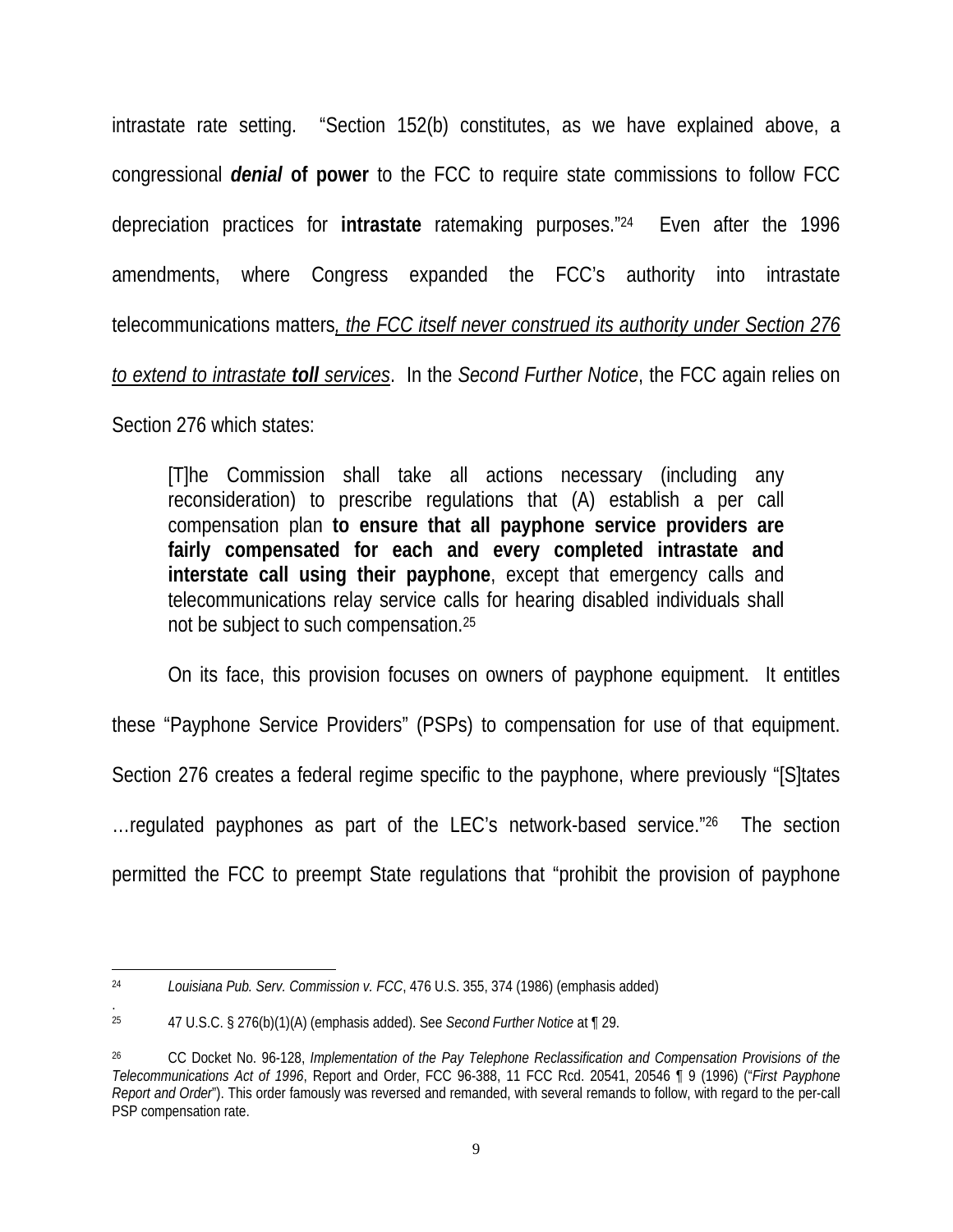service by any entity other than the incumbent LEC."<sup>27</sup> This new framework separated payphone equipment from the telecommunications services provided, including, as the FCC has previously specified, *the operator services provided to payphones which are independently regulated under the Telephone Operator Consumer Services Improvement* Act ("TOCSIA").<sup>28</sup> Congress was focused on introducing competition for the provision of payphone equipment and specified that Payphone Service Providers have a right to be paid by the carriers whose calls are initiated by their payphones. The FCC viewed Section 276 to require the agency to ensure "that all calls are fairly compensated, including those **for which the PSP currently receives no revenue**."29

 $\overline{\phantom{a}}$ 

<sup>27</sup> *First Payphone Report and Order* ¶ 13.

<sup>28</sup> Pub. L. No. 101 435, 104 Stat. 986 (1990) (codified at 47 U.S.C. § 226).

<sup>29</sup> *First Payphone Report and Order* ¶ 48 (emphasis added). The FCC's **§ 64.1300 Payphone compensation obligation**  implementing rules make that distinction clear:

 <sup>(</sup>a) For purposes of this subpart, a Completing Carrier is a long distance carrier or switch-based long distance reseller that completes a coinless access code or subscriber toll-free payphone call or a local exchange carrier that completes **a local, coinless access code or subscriber toll-free payphone call**. (b) Except as provided herein, a Completing Carrier that completes a **coinless access code or** 

**subscriber toll-free payphone call** from a switch that the Completing Carrier either owns or leases shall compensate the payphone service provider for that call at a rate agreed upon by the parties by contract.

 <sup>(</sup>c) The compensation obligation set forth herein shall not apply to calls to emergency numbers, calls by hearing disabled persons to a telecommunications relay service or **local calls for which the caller has made the required coin deposit**.

<sup>(</sup>d) In the absence of an agreement as required by paragraph (b) of this section, the carrier is obligated to compensate the payphone service provider at a per-call rate of \$.494.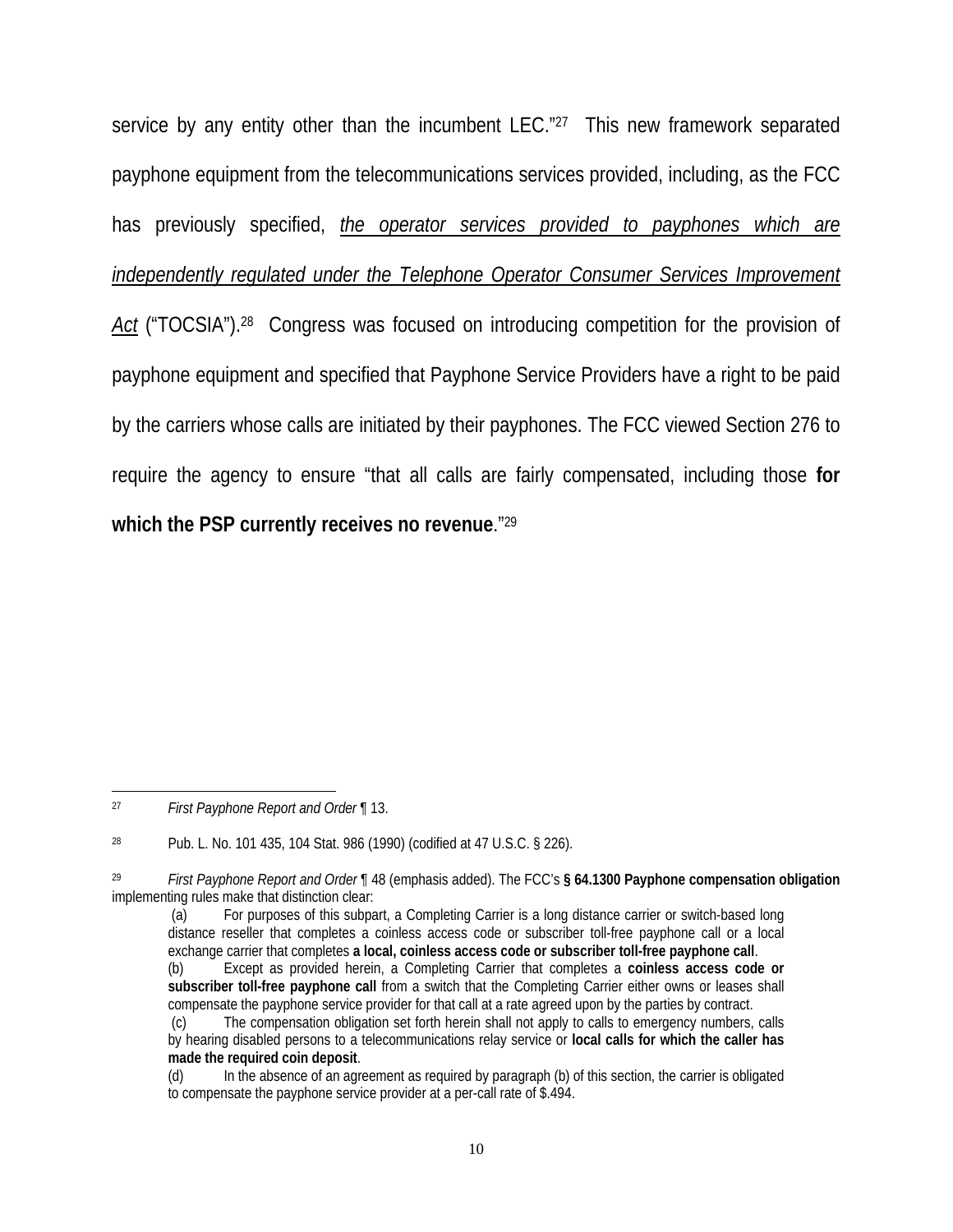Significantly, Section 276 does not apply to long-distance calling rates. PSPs have no right to impose long-distance rates.<sup>30</sup> Rather, it is the interexchange carrier who gets paid by the calling or called party for the completed telephone call itself. Section 276 simply ensures that the PSP gets its fair share for providing the handset that allowed the call to occur. Congress's focus cannot be ignored simply because Section 276 defines "payphone service" as "the provision of public or semi-public pay telephones, the provision of inmate telephone service in correctional institutions, and any ancillary services."31

 $\overline{\phantom{a}}$ 30 In ¶ 33, the *Second Further Notice* takes text out–of-context asking about § 276's "requirement that regulations adopted by the Commission ensure that payphone service providers are compensated" on a "per call" basis and for "each and every completed intrastate and interstate call"? As discussed, *infra*, that text has to be read in context. The thrust of § 276 is obvious. The "per call" compensation plan for PSPs does not apply to telecommunications relay services or emergency calls. Such a ban is logical in the context of a plan to assure that the Bell Operating Companies were not finding ways to favor their own payphones over others. It is not logical in this context. Note, the FCC has not suggested any "per call" compensation plan will require an "inmate" service provider to include free TRS services as this part of the statute seems to require. See *FNPRM* ¶ 134-144 (discussing interrelationship between ICS calls and TRS access). What about § 276's requirement to assure that BOCs "have the same right" that independent payphone providers do "to negotiate with the location provider…unless the FCC determines its not in the public interest." Note - there is no provision in that section to make similar rules for the referenced "independent" payphone providers – a category, which under the FCC's jurisdictional proposal, necessarily includes most of the companies providing inmate calling services. *There is no default requirement for the FCC to block non-BOC negotiations with location service providers as not in the public interest.* Indeed the only similar provision for non-BOC/independent PSP - § 276(e) - lacks that limiting language, specifying only that the FCC "shall" provide regulations that "provide for all payphone service providers to have the right to negotiate with the location provider on the location providers' selecting and contracting with, and subject to the terms of any agreement with the location provider, to select and contract with the carriers that carry intraLATA calls from their payphones." Specifying that the FCC must create rules to allow all "payphone service providers" to "negotiate" such terms seems directly at odds with the regulations the FCC is proposing in this proceeding as does the requirement in § 276(a) that the Bell Operating Companies cannot subsidize its payphone service directly or indirectly from its "basic exchange" (local) and "exchange access" (toll) operations.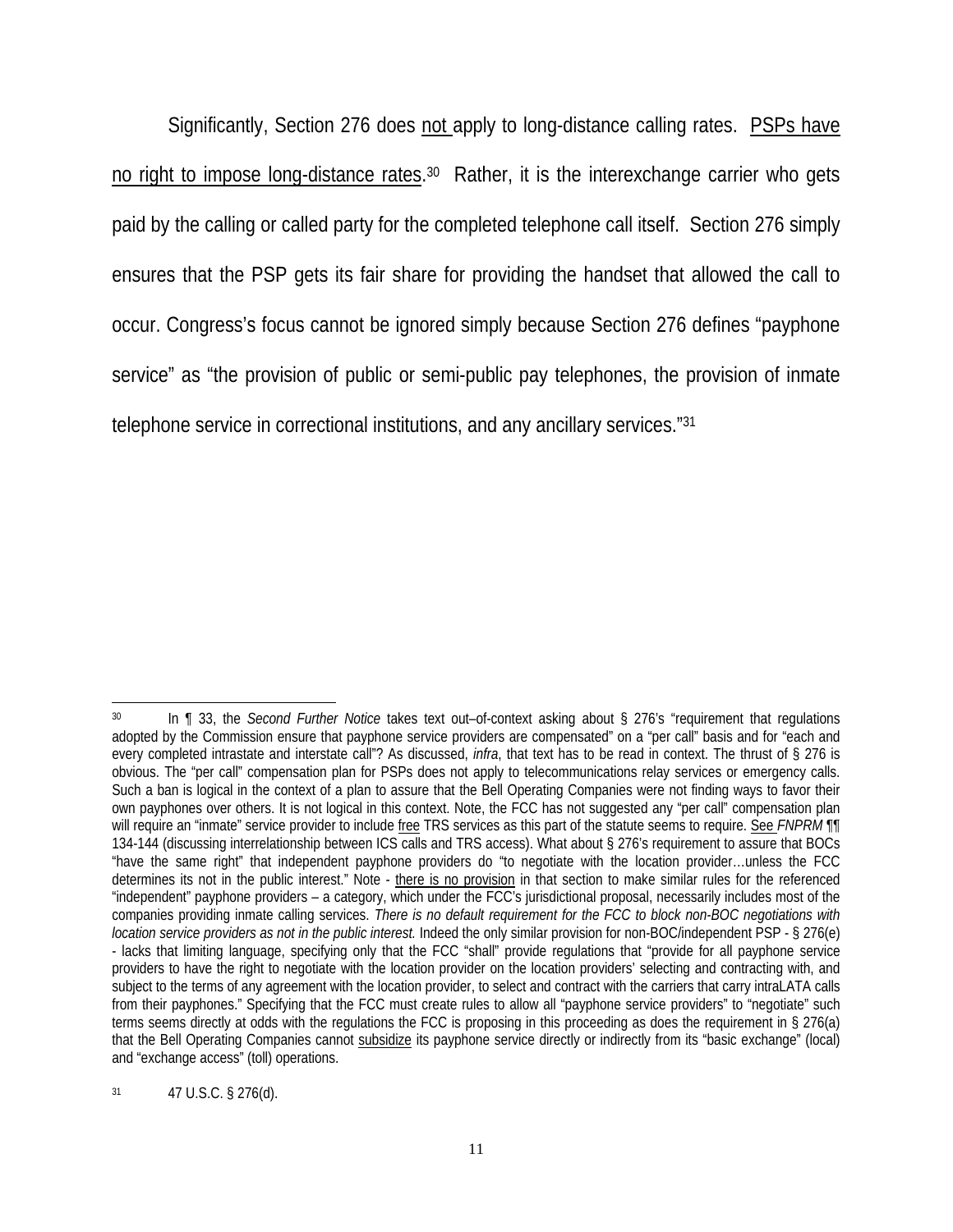"Inmate telephone service" obviously refers to the provision of the equipment, and not calling service, else Congress would have used the term "inmate telecommunications services".<sup>32</sup> Congress provided an explicit definition of "telecommunications services" in 47 U.S.C.S 153.

The earlier 2013 *FNPRM* cites *Illinois Public Telecommunications Association v. FCC*, 117 F.3d 555 (D.C. Cir. 1997),<sup>33</sup> as supporting this revisionist reading of Section 276. It does not. *Illinois Public Tel*. did not involve intrastate toll rates. It focused on rates for local calls made from a payphone and paid with coins. The FCC adopted a "'market-based' surrogate" for the local coin rate in order to ensure that PSPs receive the per-call compensation to which they are entitled.34 As the D.C. Circuit observed, "The Commission emphasized, however, that the local coin rate would be only the default rate, from which the PSPs and IXCs could negotiate a departure."35

 $\overline{\phantom{a}}$ 

<sup>32 &</sup>quot;Congress' choice of words is presumed to be deliberate … ." *University of Texas Southwestern Med. Ctr. v. Nassar*, \_\_ U.S. \_\_, 133 S. Ct. 2517, 2529 (2013) (citing *Gross v. FBL Financial Svcs., Inc*., 557 U.S. 167, 177 n.3 (2009)).

<sup>33</sup> FNPRM ¶ 137.

<sup>34 117</sup> F.3d at 560.

<sup>35 117</sup> F.3d at 560.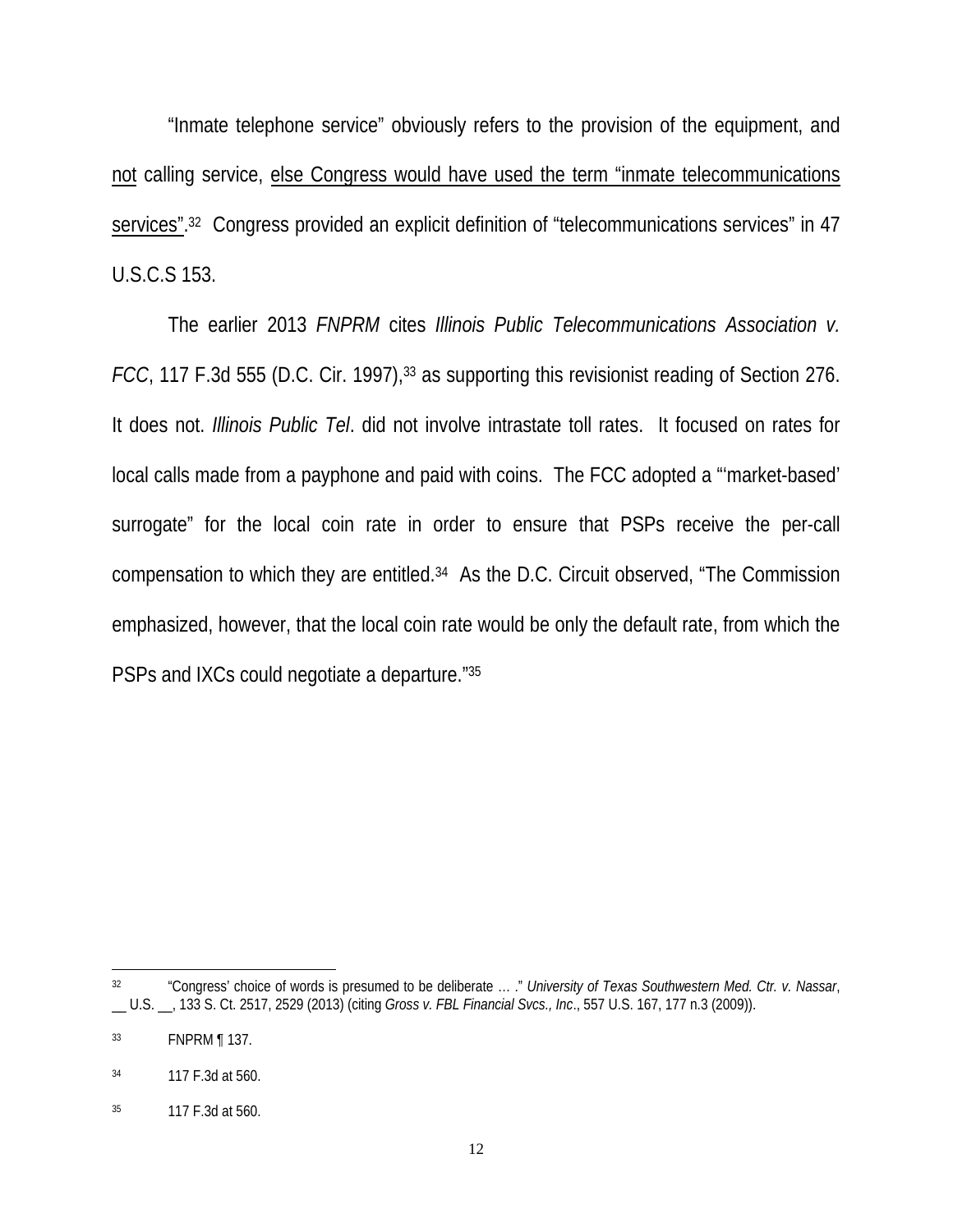The Court's decision was clear. The "market-based surrogate" was upheld:

Because the only compensation that a PSP receives for a local call (aside from the subsidies from CCL charges that LEC payphone providers enjoy) is in the form of coins deposited into the phone by the caller, and there is no indication that the Congress intended to exclude local coin rates from the term "compensation" in § 276, we hold that the statute unambiguously grants the Commission authority to **regulate the rates for local coin calls**. 36

*Illinois Public Tel*. is distinguishable on both the facts and the law. The appeal was in the context of local coin calls, relies on the context of public payphones in a multi-carrier environment; and protects the right of those who provide payphones – and nothing else – to be compensated for use of their equipment.

Inmate Telephone Service has none of these characteristics, as they cannot be paid with coins, are provided pursuant to exclusive public contracts, and are carried by the owner of the payphone (assuring the equipment owner is compensated for the use of its equipment).

It is clear in this context, though clearly well-intentioned, the FCC's jurisdictional reach, well exceeds its statutorily-authorized grasp.

This *Second Further Notice* also implicates intrastate ICS and access for longdistance ICS calls through intrastate telecommunications relay services (TRS). *See generally FNPRM*, ¶¶ 133-144, at 54-58. States are the traditional providers and/or administrators of intrastate TRS access services, e.g., through the operation of State-

 $\overline{\phantom{a}}$ 36 117 F.3d at 562 (emphasis added).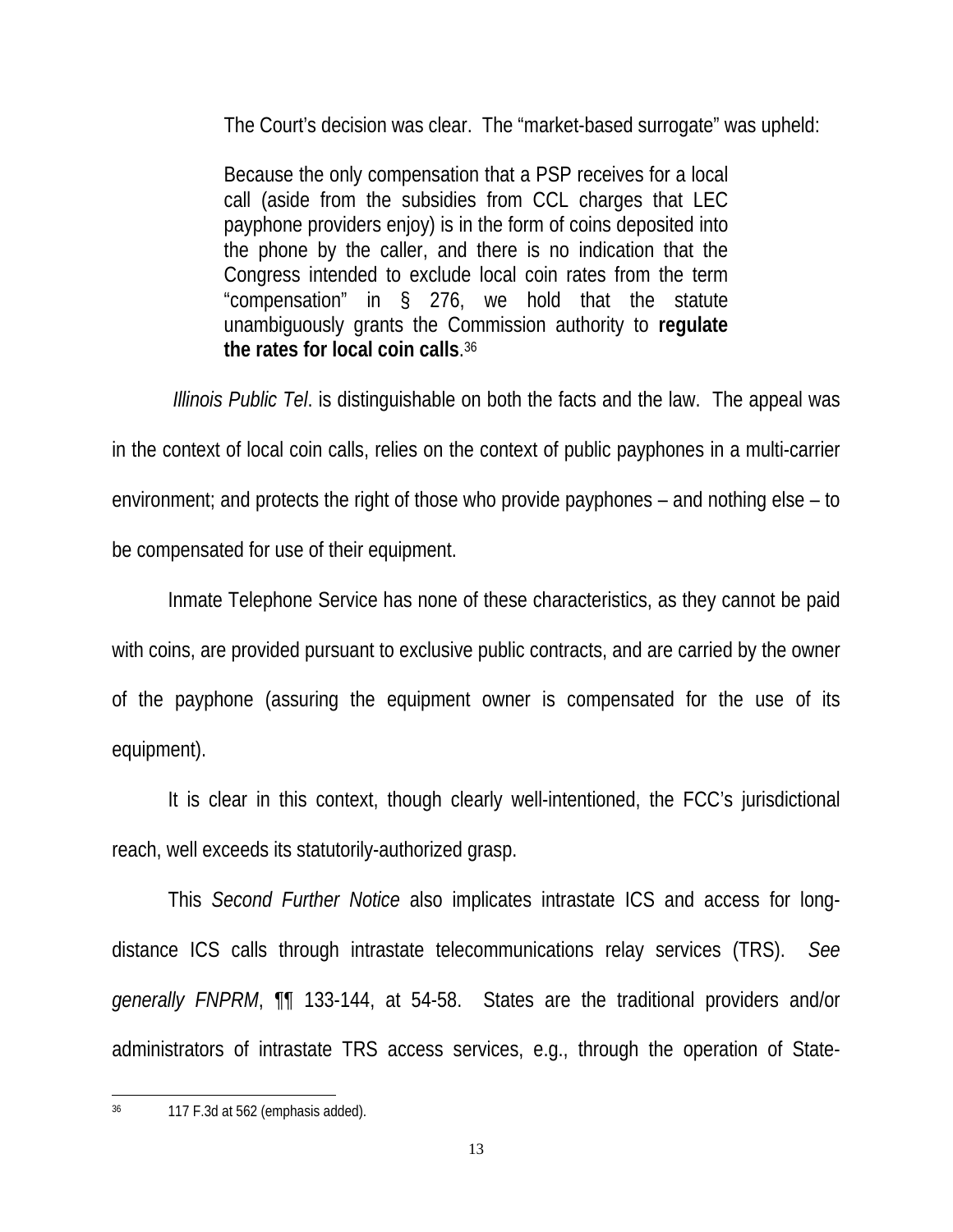specific TRS centers that utilize calling assistants and other assistive technologies to serve the communications needs of persons with disabilities.

The FCC must assure that any rules it chooses to implement do not disturb or negatively impact the various arrangements — and associated compensation mechanisms for access and call completion via TRS centers — between various States and providers of intrastate TRS access services.

#### **Respectfully Submitted,**

**JAMES BRADFORD RAMSAY**  *GENERAL COUNSEL* **NATIONAL ASSOCIATION OF REGULATORY UTILITY COMMISSIONERS 1101 VERMONT AVENUE, SUITE 200 WASHINGTON, DC 20005 202.898.2207** 

**January 09, 2015**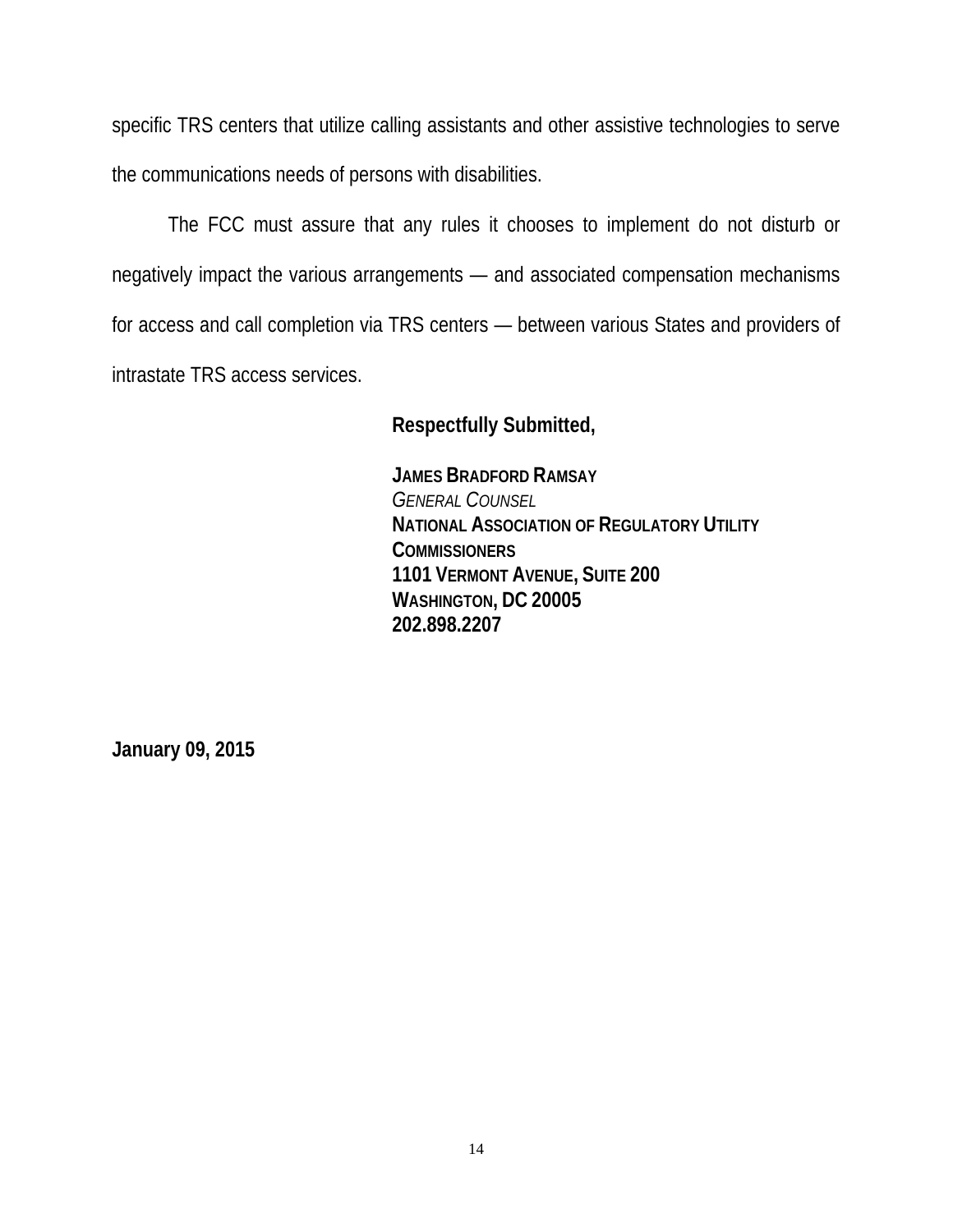## *Appendix A - Resolution Urging the FCC to take Action to Ensure Fair and Reasonable Telephone Rates from Correctional and Detention Facilities*

**WHEREAS**, Inmate telephone service contracts are exclusive agreements between detention facilities and telephone companies that provide specialized functionality to enable monitoring of inmate telephone calls; *and* 

**WHEREAS**, Although costly specialized equipment and monitoring services are provided, the contracts for inmate telephone systems often include high connection fees and per minute rate charges which are unrelated to the cost of providing the service; *and* 

**WHEREAS**, Contracts for inmate telephone systems are often made by the operators of detention or correctional facilities and commonly include commissions paid to the State or local contracting agencies; *and* 

**WHEREAS**, The commissions are based on gross revenues of inmate phone calls and could provide an incentive for operators of detention and correctional facilities to contract with telephone service providers that charge higher rates and/or provide higher commissions; *and* 

**WHEREAS**, According to a Prison Legal News survey, roughly 85% of State prison systems receive commission payments and the average commission to State and local contracting agencies is 42% of the gross revenues from inmates' phone calls resulting in annual commissions totaling over \$152 million nationwide; *and* 

**WHEREAS**, Inmate calling rates vary from State to State, however in many States, the charge for a fifteen minute telephone call from an inmate ranges from \$10 to \$17; *and* 

**WHEREAS**, Most inmate calls are made as collect calls. As a result, family members and friends of inmates must bear the burden of above market per minute rates and connection fees; *and* 

**WHEREAS**, In 2007, 52% of those in State prisons and 63% of those in federal prisons were parents of minor children according to a Prison Policy Initiative report (*The Price to Call Home: State-Sanctioned Monopolization in the Prison Phone Industry*); *and* 

**WHEREAS**, High rates pose a significant barrier to frequent and meaningful communication between inmates and their families, in many cases forcing families to limit the frequency and length of communication with inmates; *and*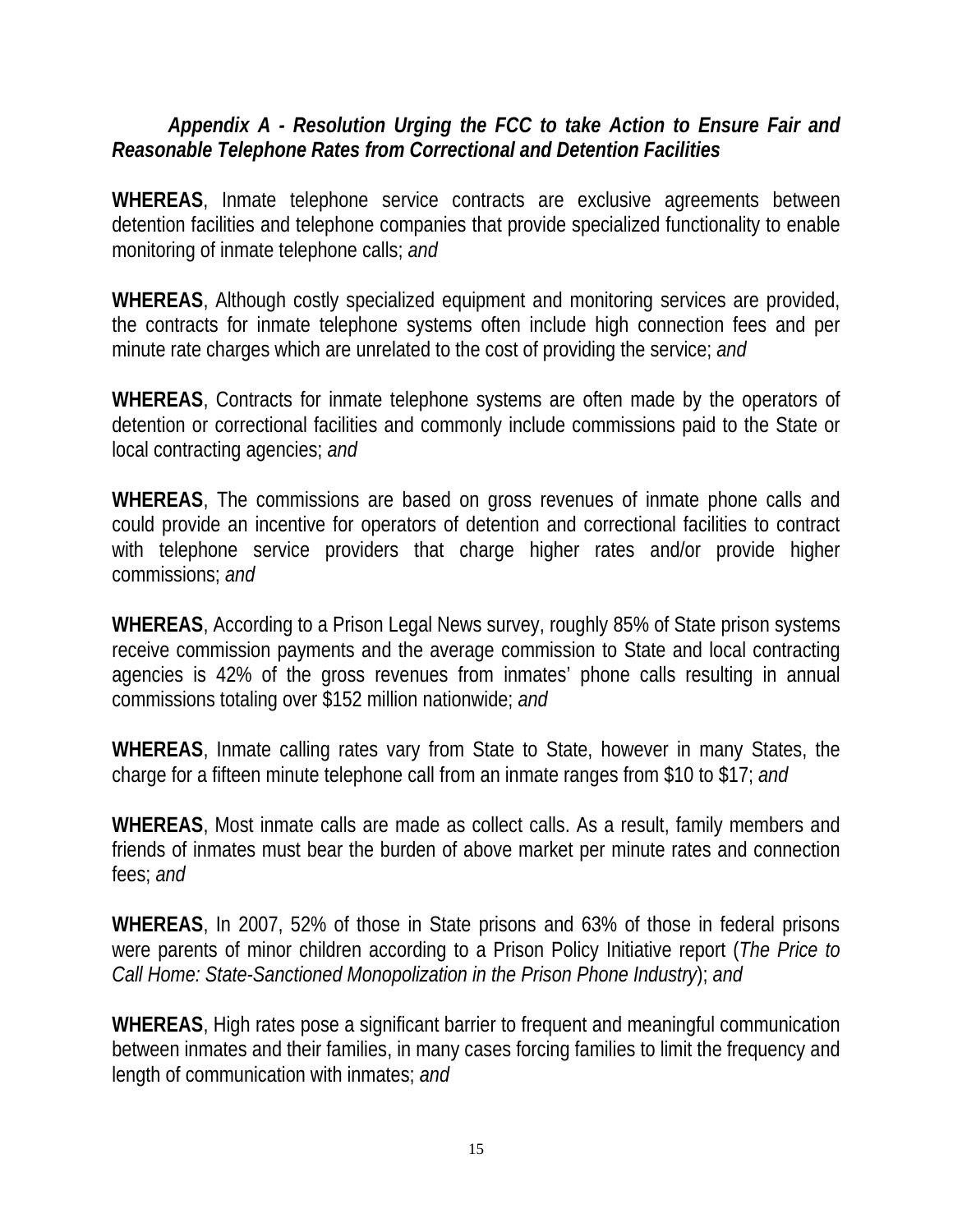**WHEREAS**, Communication with the outside world is critical for inmates' successful re-entry into society so that inmates can secure housing and employment; *and* 

**WHEREAS**, Successful reentry is critical to reducing overcrowding and high costs of maintaining prison systems; *and*

**WHEREAS**, A 2012 study by the Vera Institute of Justice (*The Price of Prisons: What Incarceration Costs Taxpayers*), reported the total taxpayer cost of prisons in the United States now exceeds \$39 billion, the average cost of incarceration per inmate per year is \$31,286 and more than four out of every ten prisoners return to custody within three years of release; *and* 

**WHEREAS**, Due to the growing costs of prison systems, both Republican and Democratic 2012 Party Platforms explicitly recognized the importance of programs that reduce recidivism; *and* 

**WHEREAS**, Maintaining contact with family members and community, specifically through telephone communication, has been consistently shown to reduce recidivism which saves taxpayer dollars (*Examining the Effect of Incarceration and In-Prison Family Contact on Prisoners' Family Relationships*, Journal of Contemporary Criminal Justice); *and* 

**WHEREAS**, The Federal Communications Commission (FCC) was asked to resolve the issue of inmate telephone rates that are much higher than rates charged to other customers by imposing price caps on long-distance prison telephone rates in the "Wright Petition" which was filed in 2003; *and* 

**WHEREAS**, In 2007, after no final action had been taken by the FCC, the Petitioners submitted an alternative rulemaking petition seeking per-minute rate caps on interstate longdistance services, however, no decision has been made; *and* 

**WHEREAS**, Many States have addressed this issue by limiting rates for local calling, commissions, and connection fees; *and* 

**WHEREAS**, California, Nebraska, New Mexico, New York, Michigan, Missouri, Rhode Island and South Carolina have banned prison telephone system commissions and, as a result, the cost of prison phone calls in those States have dropped; *and* 

**WHEREAS**, A broad coalition of groups and organizations have urged the FCC to address high phone rates in correctional institutions, including the FCC Consumer Advisory Committee and the National Association of State Utility Consumer Advocates; *now, therefore be it*